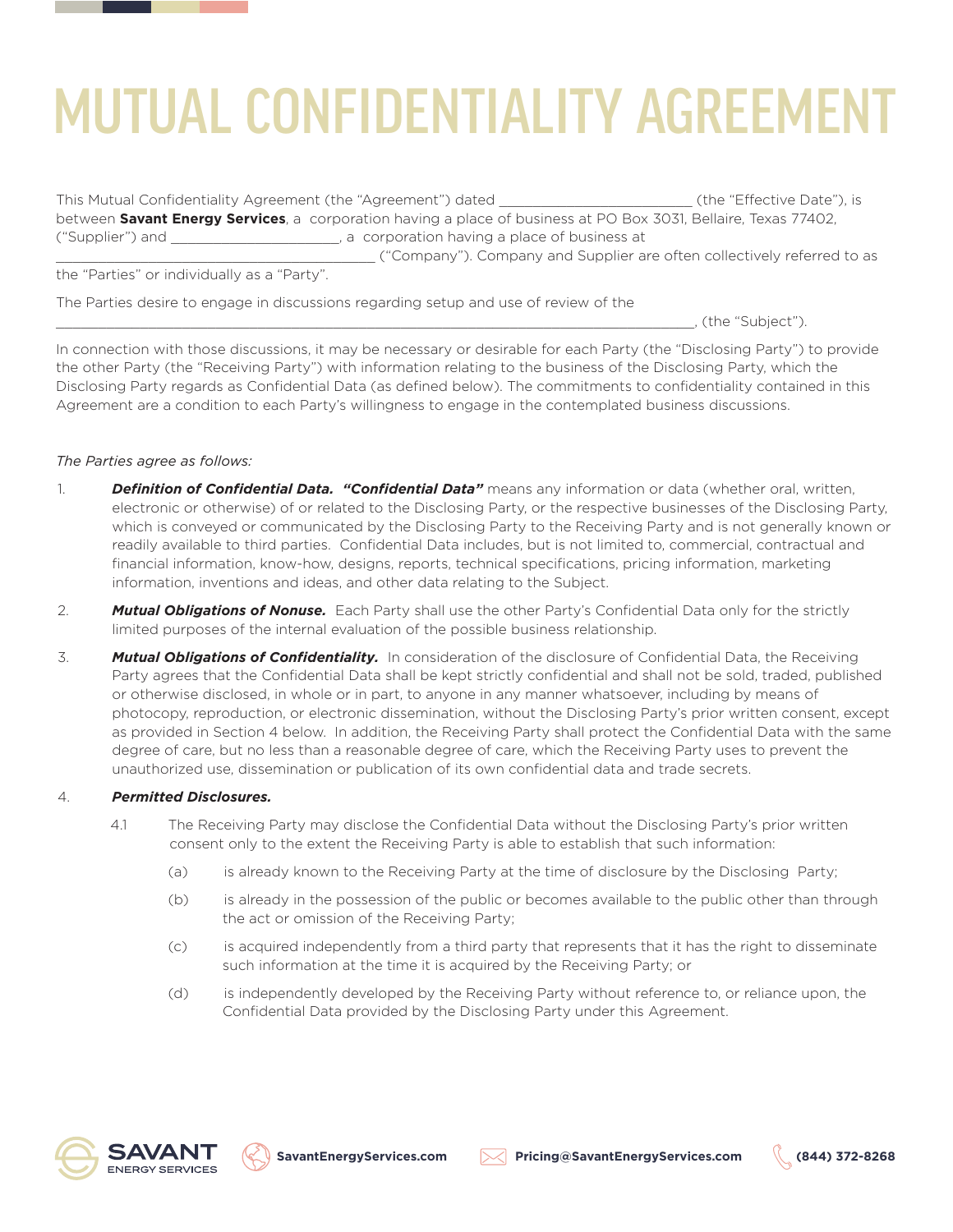- 4.2 The Receiving Party may disclose the Confidential Data without the Disclosing Party's prior written consent to an Affiliated Company (as defined below), provided that the Receiving Party guarantees the adherence of such Affiliated Company to the terms of this Agreement and provided, further, that such disclosure is on a "need to know" basis. "Affiliated Company" shall mean any company or legal entity which:
	- (a) controls a Party either directly or indirectly; or
	- (b) is controlled directly or indirectly by such Party; or
	- (c) is directly or indirectly controlled by a company or entity which directly or indirectly controls such Party.

"Control" means the right to exercise fifty percent (50%) or more of the voting rights in the appointment of the directors of a company, or, in the case of a non-incorporated entity, the right to determine the outcome of any vote taken by the highest ranking decision making body of such entity.

- 4.3 The Receiving Party shall be entitled to disclose the Confidential Data without the Disclosing Party's prior written consent to the following persons who have a clear need to know in order to evaluate the potential business relationship:
	- (a) employees, officers and directors of the Receiving Party;
	- (b) employees, officers and directors of an Affiliated Company;
	- (c) any professional consultant or agent retained by the Receiving Party for the purpose of evaluating the Confidential Data; or
	- (d) any bank financing Receiving Party's participation in the potential business relationship including any professional consultant retained by such bank for the purpose of evaluating the Confidential Data.

Any disclosure to persons identified in sub-sections (a) and (b) above shall be made only after such persons have been apprised of this Agreement and the Receiving Party's obligations under this Agreement. Any disclosure to persons identified in sub-sections (c), (d), and (e) above shall be made only after obtaining an undertaking of confidentiality, in the same form and content as this Agreement, from each such person.

### 5. *NON-CIRCUMVENTION*

**CONTACTS** Parties have a legitimate, protectable business interest in their clients, vendors, third party services or other service providers, producers, sellers, buyers, brokers, dealers, distributors, financial institutions, technology owners, developers or manufacturers, contacts, and relationships ("Contacts"). Parties will gain special knowledge of and familiarity with each other's capabilities and protected Contacts. Parties understand that each have spent a great deal of time, resources and money developing its relationships with such Contacts and Parties mutually warrant and represent that they will at no time disclose any Contact names or information of the other party to third parties without the written consent of the other party.

 5.1 NON-CIRCUMVENTION During the term of this Agreement, and for 3 years after termination of this Agreement, Company hereby irrevocably agrees, and guarantees Company shall not, directly or indirectly interfere with, circumvent or attempt to circumvent, avoid, by-pass, or obviate SAVANT's interest, or the interest or relationship between SAVANT and its Contacts, to change, increase or avoid directly or indirectly payment of established or to be established compensation, revenue shares, fees, commissions, or any other form of remuneration in kind or otherwise, or continuance of pre-established relationship or intervene in non-contracted relationship with such Contacts, with or through intermediaries, other third





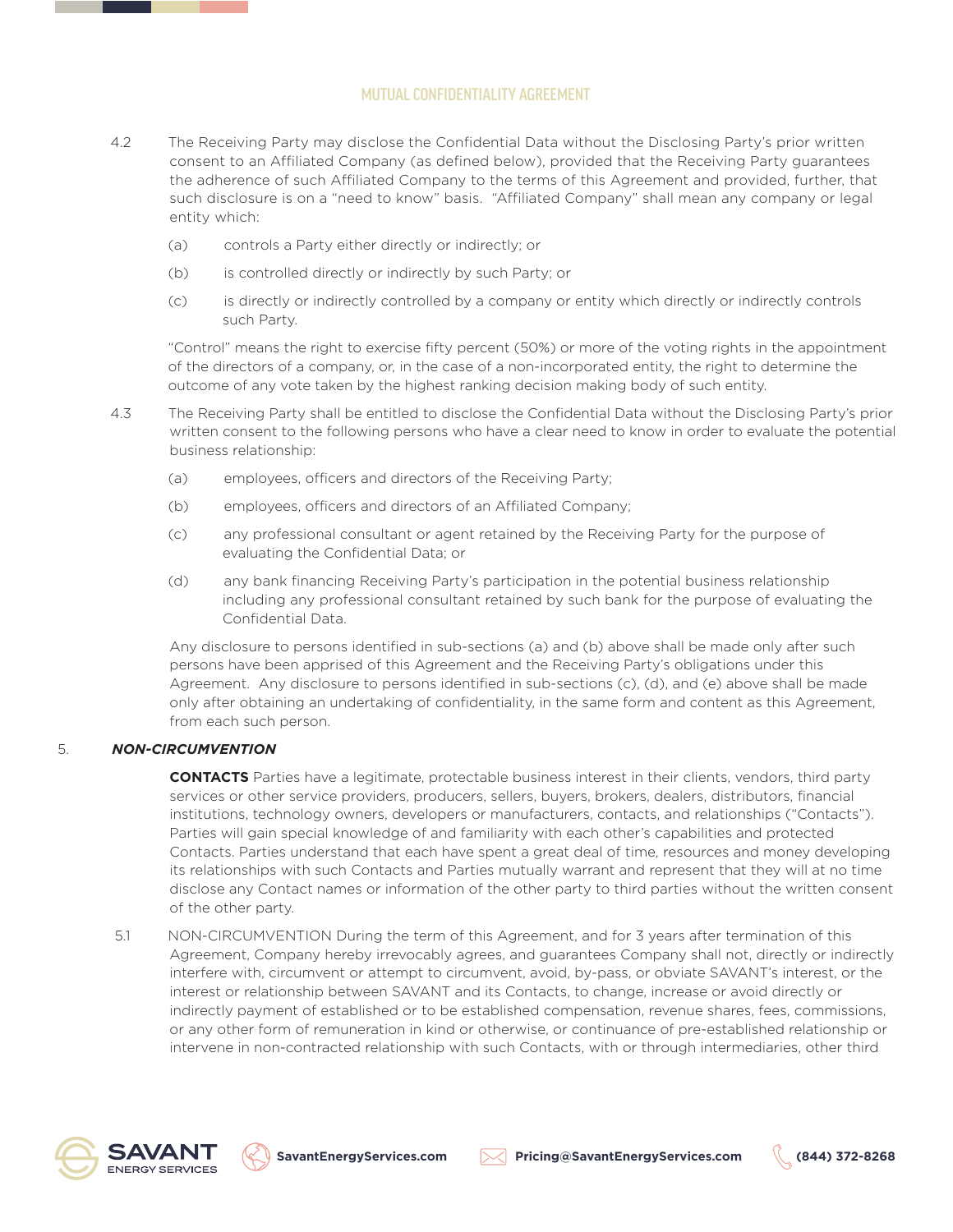parties, legal counsel, or initiate buy/sell relationships, or transactional relationships that by-pass SAVANT with any such Contacts revealed or introduced by SAVANT to Company in connection with and including but not limited to any contemplated, actual or proposed, on-going or future "transaction" or "project", follow up, repeat, extended or renegotiated transaction, regardless of the success of the transaction or project. Company hereby confirms that the identities of, and relationships with such Contacts are currently the property of SAVANT and shall remain so for the duration of this Agreement and 3 years after termination or expiration of this Agreement.

- 5.2 In the event of circumvention by Company, whether direct and/or indirect, SAVANT shall be entitled to a legal monetary compensation equal to the maximum service it should realize from such a transaction, plus any and all expenses, including any and all legal fees incurred in lieu of the recovery of such compensation and any possible punitive damages.
- 5.3 By signature below and execution of this Agreement, Company, its affiliates and assignees, confirm that any corporation, organization, firm, company, subsidiary or future newly formed corporation, organization, firm, company, subsidiary, of which Company is a party to, employee of, member of, or otherwise, which would benefit financially from any Services provided by SAVANT , is bound by this Agreement.
- 6. *Term and Termination.* This Agreement is valid for a term of five years after the Effective Date.
- 7. *Return of Confidential Information.* All Confidential Data disclosed by a Party under this Agreement is and shall remain the property of the Disclosing Party. The Disclosing Party may demand the return of the Confidential Data at any time upon giving written notice to the Receiving Party. Within thirty (30) days of receipt of such notice, the Receiving Party shall return all of the original Confidential Data and shall destroy any copies or reproductions (both written and electronic) in its possession and in the possession of persons to whom it was disclosed pursuant to Section 4, except that the legal department or outside counsel of the Receiving Party may retain one complete set of such materials for the sole purpose of monitoring its obligations under this Agreement.
- 8. *Legally Compelled Disclosures.* If the Receiving Party is required under applicable law or by a governmental order, decree, regulation or rule to disclose any of the Confidential Data, or the fact that such information has been made available to the Receiving Party, or that discussions or negotiations between the Parties are taking place, the Receiving Party shall provide the Disclosing Party with prompt written notice so that the Disclosing Party may seek a protective order or other appropriate remedy or waive, to the extent necessary, compliance with the provisions of this Agreement, prior to the Disclosing Party's disclosure.
- 9. *No Representation or Warranty.* The Disclosing Party makes no representations or warranties, express or implied, as to the quality, accuracy or completeness of the Confidential Data disclosed hereunder, and the Receiving Party expressly acknowledges the inherent risk of error in the acquisition, processing and interpretation of geological and geophysical data and the risk of error in the assumptions which are used in any economic analysis. The Disclosing Party, its Affiliated Companies, their officers, directors and employees shall have no liability whatsoever with respect to the use of or reliance upon the Confidential Data by the Receiving Party.
- 10. *Damage and Relief.* The Receiving Party acknowledges and agrees that Disclosing Party may not have an adequate remedy at law and may be harmed in the event that any of the provisions of this Agreement were not performed in accordance with their specific terms or were otherwise breached. Accordingly, the Receiving Party agrees that Disclosing Party may be entitled to seek injunctive relief to prevent breaches of this Agreement and to specifically enforce the terms and provisions hereof, in addition to any other remedy to which Disclosing Party may be entitled, at law or in equity. Notwithstanding the foregoing, neither Party shall be liable in an action initiated by one against the other for special, indirect, or consequential damages resulting from or







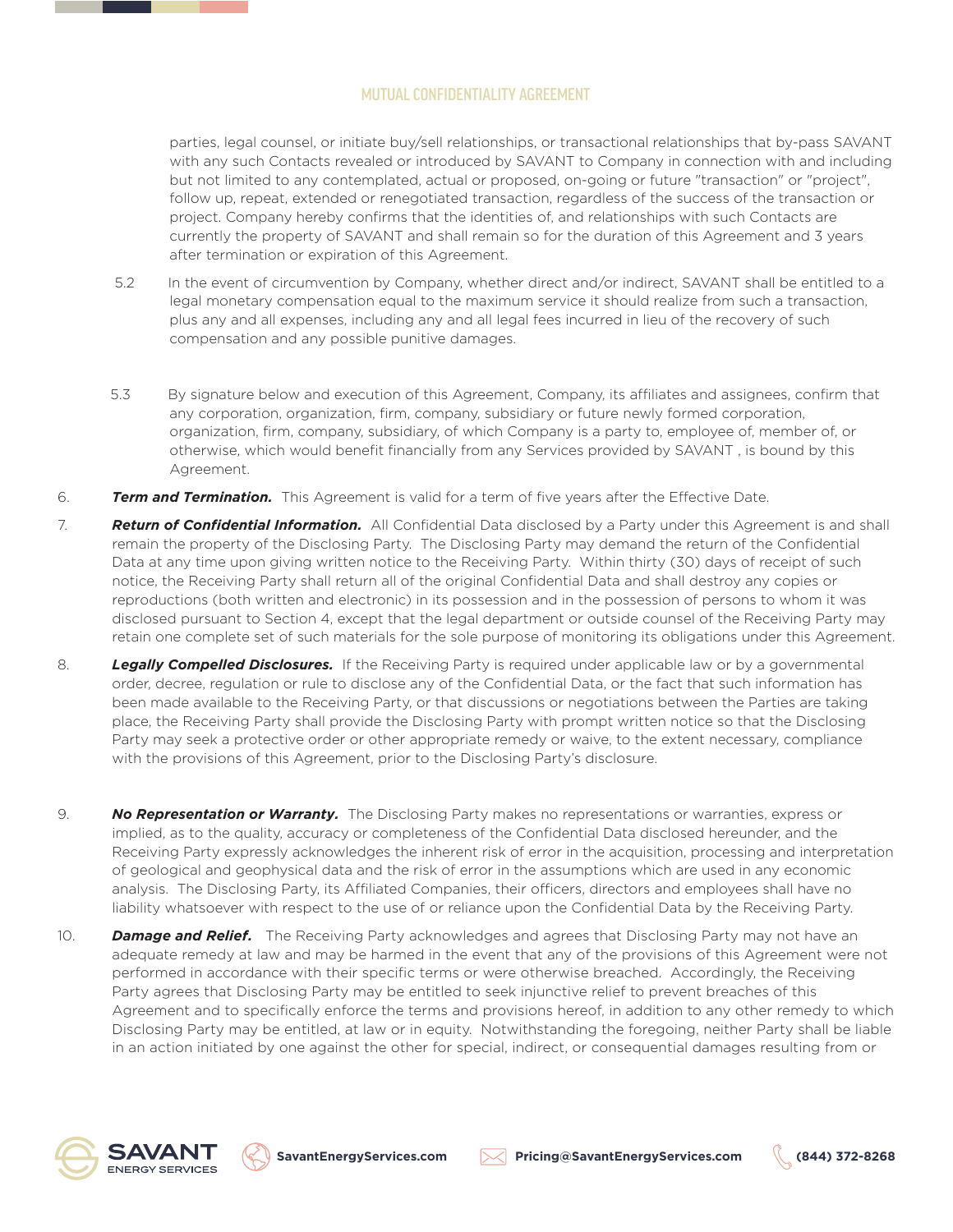arising out of this Agreement, including, without limitation, loss of profit or business interruptions, however same may be caused.

- 11. *No Right or License.* The Parties recognize and agree that the Disclosing Party may not be able to disclose some of the Confidential Data that it has in its possession, or that disclosure of such Confidential Data may be conditioned upon obtaining the consent of third parties. The Disclosing Party may, at its sole discretion, seek to obtain such consent. In the event of any disclosure by the Disclosing Party of Confidential Data that it did not have a right to disclose and there is a claim for damages, breach of contract, or other similar claim, the Disclosing Party shall defend, indemnify and hold the Receiving Party harmless from such claim(s). Except for the limited right to use granted in Section 2, no right to use the Confidential Data is granted and the Disclosing Party shall have no liability other than that stated under this Agreement with respect to the Receiving Party's use of any information or data, whether confidential or otherwise, furnished by the Disclosing Party under this Agreement, and no license, either express or implied, under any patent, copyright, trade secret or other intellectual property rights is granted.
- 12. *Relationship of the Parties.* No agency, partnership, fiduciary relationship, joint venture or other joint relation is created between the Parties by this Agreement. Neither Party has the authority to bind the other Party or to incur any obligation on its behalf.
- 13. **No Obligation to Proceed.** Unless otherwise expressly stated in writing, any prior or future proposals or offers made in the course of the Parties' discussions are implicitly subject to all necessary management and government approvals and may be withdrawn by either at any time. The Parties are under no obligation to proceed with the possible business relationship. Any agreement to have a business relationship between the Parties will exist only when such agreement is in writing, has received all necessary corporate approvals, and has been duly executed by authorized representatives of the Parties.
- 14. *No Publicity.* Except as authorized by both Parties in writing, neither Party shall publicly announce or disclose the existence of this Agreement or its terms or conditions, or advertise or release any publicity regarding this Agreement.
- 15. *Governing Law.* This Agreement shall be governed by and interpreted in accordance with the laws of the State of Texas excepting any law or rule thereof which would apply the laws of any other jurisdiction.

### 16. *General.*

- 16.1 This Agreement may only be amended by a written document signed by both Parties.
- 16.2 No waiver of any provision of this Agreement, or of a breach hereof, shall be effective unless it is in writing and signed by authorized representatives of both Parties. No waiver of a breach of this Agreement (whether express or implied) shall constitute a waiver of a subsequent breach.
- 16.3 All provisions of this Agreement are severable, and the unenforceability or invalidity of any of them shall not affect the validity or enforceability of the remaining provisions of this Agreement.
- 16.4 This Agreement constitutes the entire understanding between the Parties and supersedes all previous understandings, agreements, communications and representations, whether written or oral, concerning the subject matter of this Agreement, except that any information or data exchanged prior to the Effective Date that qualifies as Confidential Data shall be afforded protection as Confidential Data according to the terms of this Agreement.
- 16.5 The facsimile transmission of any signed original of this Agreement, and transmission or re-transmission of any signed facsimile transmission, shall be the same as delivery of an original. The Parties will confirm facsimile transmitted signatures by signing an original Agreement for delivery between the signing Parties.